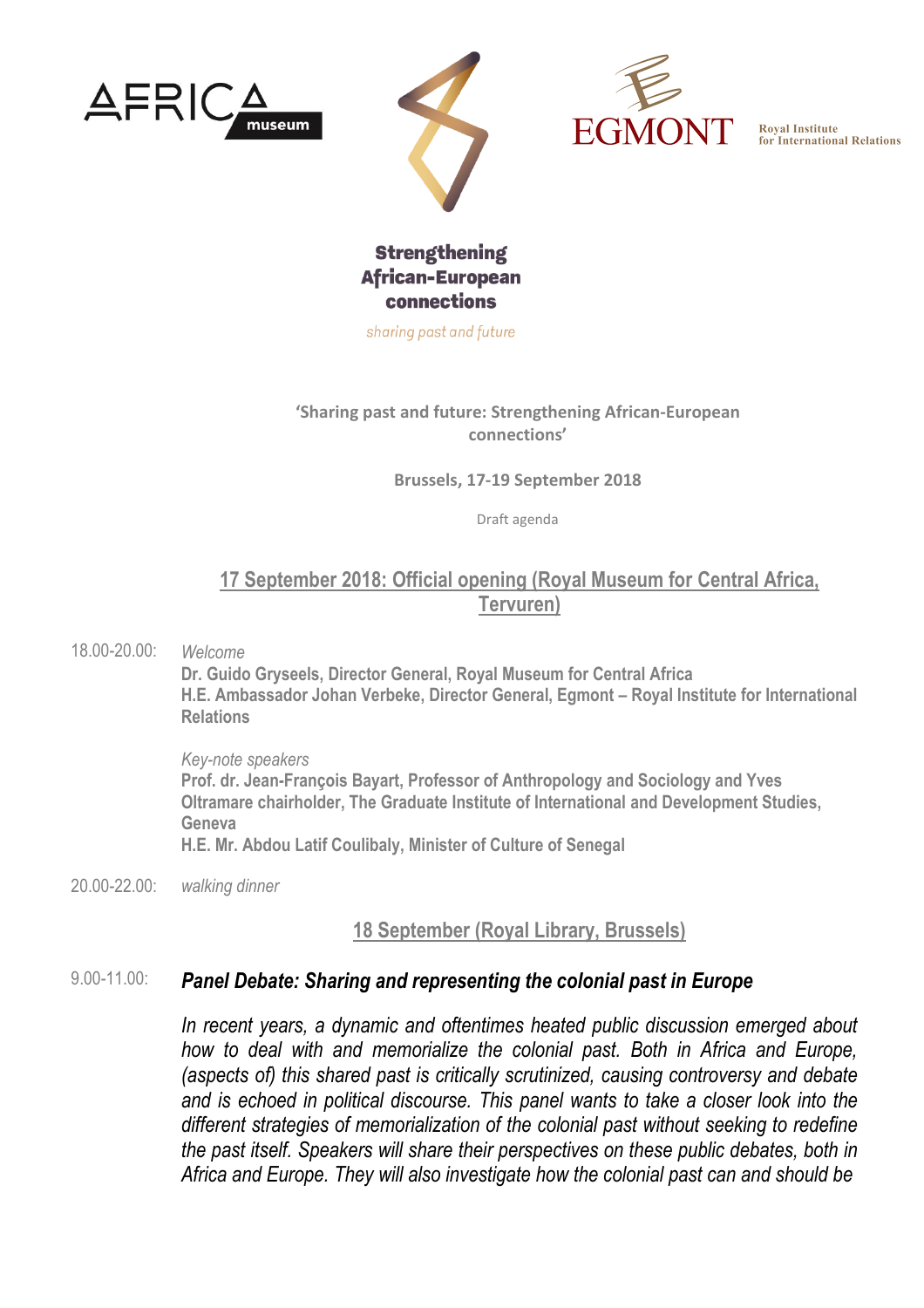





## **Strengthening African-European** connections

sharing past and future

*publicly memorialized and what is needed to process those aspects that are still controversial.*

**Chair:**

**Dr. Patricia Van Schuylenbergh, Head of Service, Department of Cultural Anthropology and History, AfricaMuseum**

**Introduction: Dr. David Van Reybrouck, Author**

#### **Speakers:**

**Dr. Margarida Ribeiro, Senior Researcher, Centro de Estudos Sociais, University of Coimbra Dr. Pascal Blanchard, Founder, Groupe de Recherche ACHAC, Researcher LCP (CNRS, Irisso, Paris-Dauphine) Mr. Andrew Mwenda, Founder, The Independent Prof. Dr. Bob Kabamba, Professor in Political Science, University of Liège**

11.00-11.30: *coffee and tea*

### 11.30-13.00: *Parallel sessions: Accessing archives, The politics of resistance, and African scholarship*

### *(1) Accessing Archives*

*Shared colonial histories resulted in shared archival reserves. Some of these archives remain not or limited accessible though. In this session, participants examine the different archival practices, and look at the accessibility of (post-)colonial archival collections. It will be investigated how these archives can be made accessible and can be shared between Africans and Europeans. The 'digital turn' in the archives sector is also worth considering, for it altered the ways of doing research and provides new opportunities for conservation and consultation.*

**Chair:** 

**Mr. James Lowry, Lecturer, Liverpool University Centre for Archive Studies**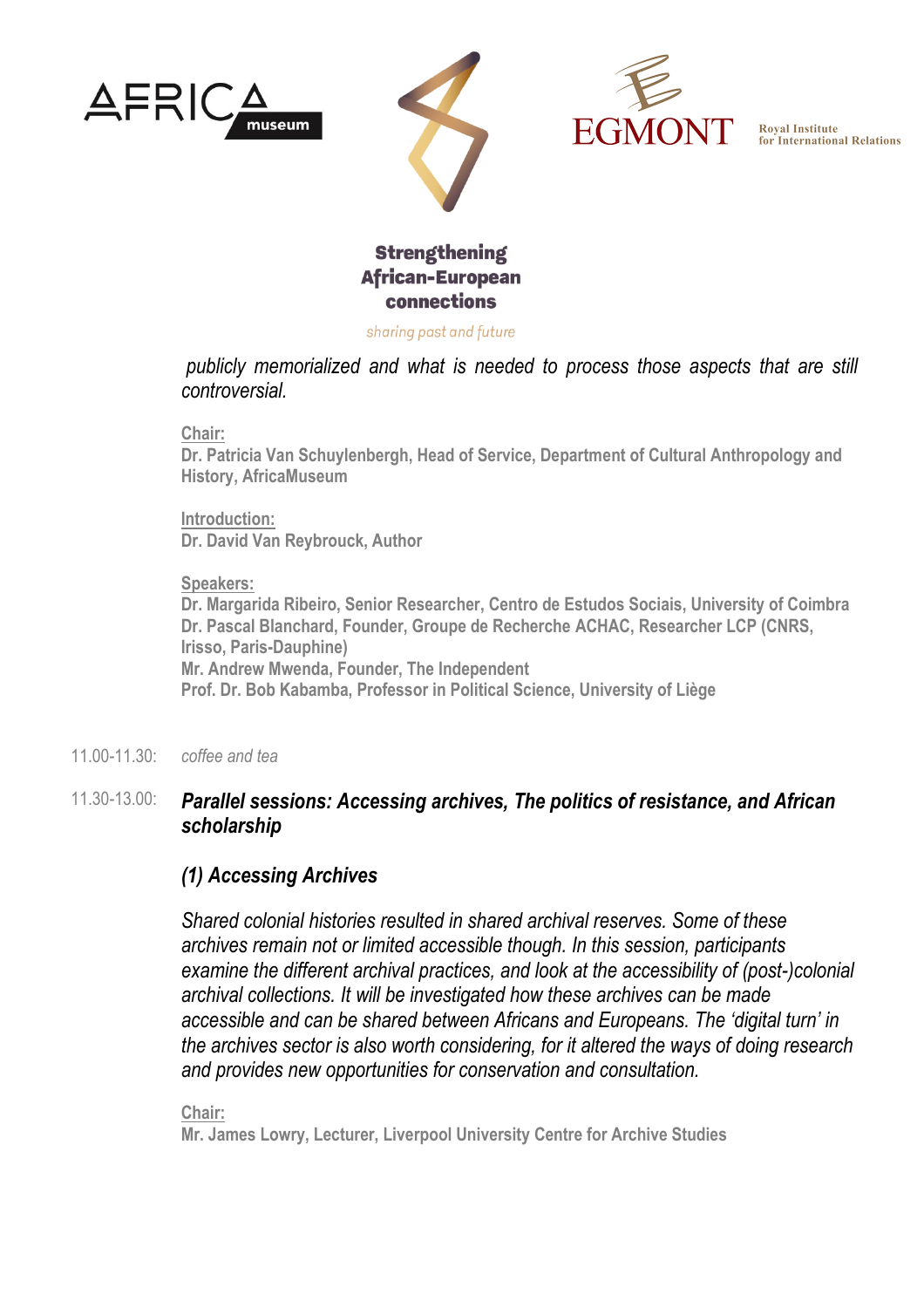







sharing past and future

**Speakers:**

**Prof. Dr. Karel Velle, Director General, Belgian State Archives and Archives in the Provinces Dr. Ellen Ndeshi Namhila, Pro Vice-Rector, University of Namibia**

### *(2) The politics of resistance*

*Popular and elite resistance against colonial regimes forms a red thread throughout the history of European colonialism in Africa. This contestation always had a multifaceted character, which led to various (academic) perspectives on resistance. What were the drivers of this resistance? When did they resort to armed means, and when was peaceful resistance preferred? Moreover, rural resistance did not always*  follow the same logic as urban resistance. And what about resistance in Europe *against colonialism?*

**Chair:** 

**Prof. Dr. Koen Vlassenroot, Director, Conflict Research Group, University of Gent**

**Speakers:** 

**Prof. Dr. Herbert Weiss, Emeritus Professor of Political Science, City University of New York Dr. Jean Omasombo Tshonda, Political Scientist, Department of Cultural Anthropology and History, AfricaMuseum**

### *(3) African scholarship*

*African Scholarship encompasses both writings of Africans and writings about Africa. Methodological debates are oftentimes oriented towards the positionality of different voices and its underlying power structures. This panel discusses which voices dominate current thinking about Africa and looks into strategies how to strengthen African scholarship and how to reverse hegemonic narratives about, rather than from Africa.*

**Chair:** 

**Dr. Valerie Arnould, Senior Research Fellow, Egmont Institute**

**Speakers:** 

**Prof. Dr. Georges Nzongola-Ntalaja, Professor of African and Global Studies, University of**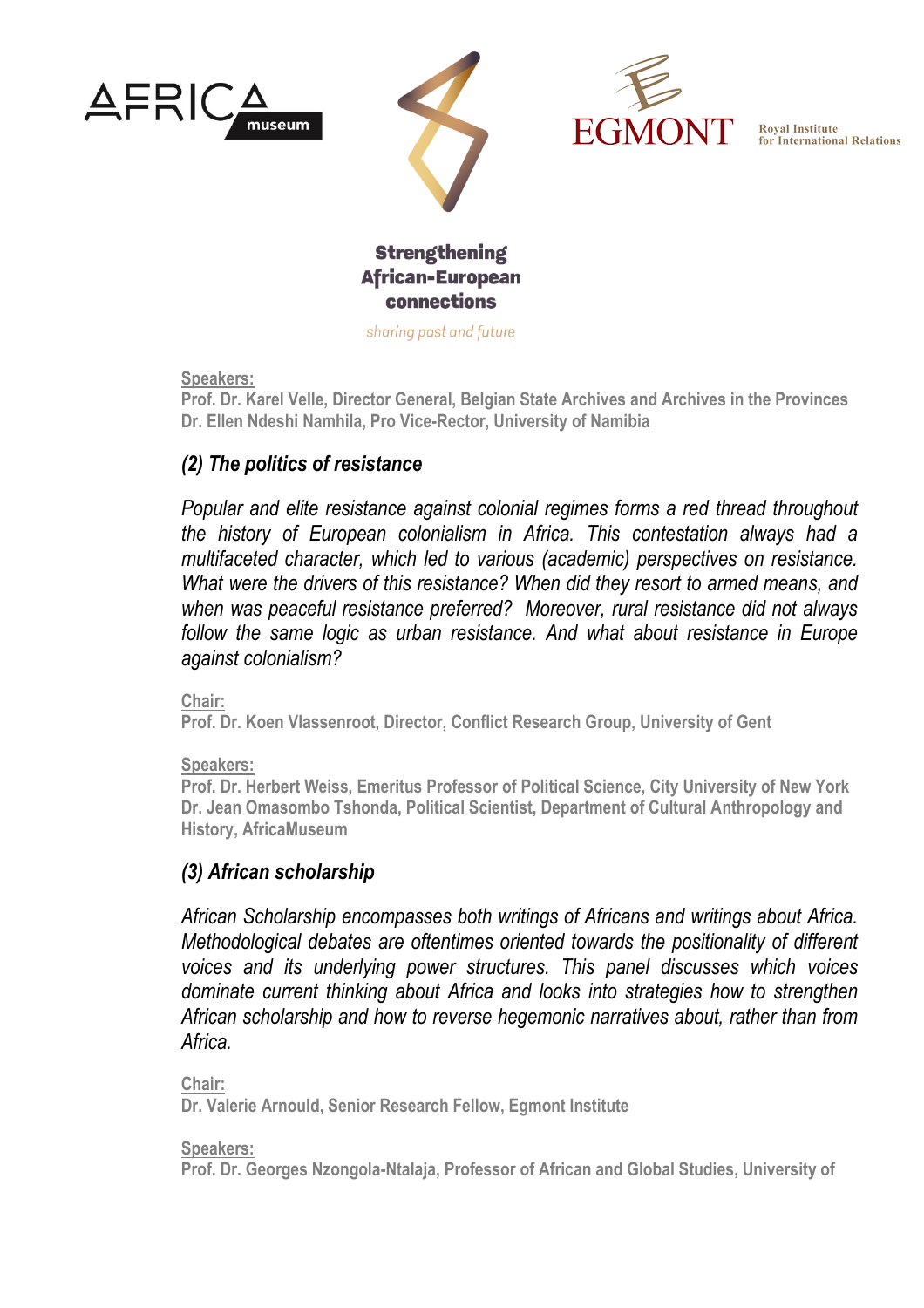





### **Strengthening African-European** connections

sharing past and future

**North Carolina at Chapel Hill Dr. David Mwambari, Postdoctoral Fellow, Conflict Research Group, University of Ghent**

13.00-14.00: *lunch*

## 14.00-15.45: *Panel Debate: Representing and memorializing of African-European connections in contemporary arts*

*While African and diaspora artists have gained increased visibility at international events and outlets, they are still being considered as 'exotic'. In contrast to other artists, their 'otherness' seems to be of major importance. This panel gives voice to African and African diaspora artists and investigates how they deal with the memorialization and representation of African-European connections in their work. It also looks into how their art can be re-situated in the African and European contexts and spaces that inspire them, this with the ambition to move beyond their mere 'otherness'.*

**Chair:**  Mrs. Chrstine Eyene, Art Critic and curator *- tbc*

**Introduction: Mrs. Géraldine Abrassart, Independent journalist**

**Speakers: Mr. Sammy Baloji, Photographer Mr. Ganza Buroko, Head of Office, Yolé! Africa Mr. Daniel Cattier, Documentary film director** Mr. Jan Goossens, Director, Festival of Marseille *– tbc*

15.45-16.15: *coffee and tea*

### 16.15-18.00: *Panel Debate: Managing African cultural heritage in Europe*

*African cultural heritage in Europe is increasingly discussed, thanks to its specific position in the public space. This heritage is diverse, ranging from artistic heritage to archives and accumulated knowledge resulting from the colonial context. This panel*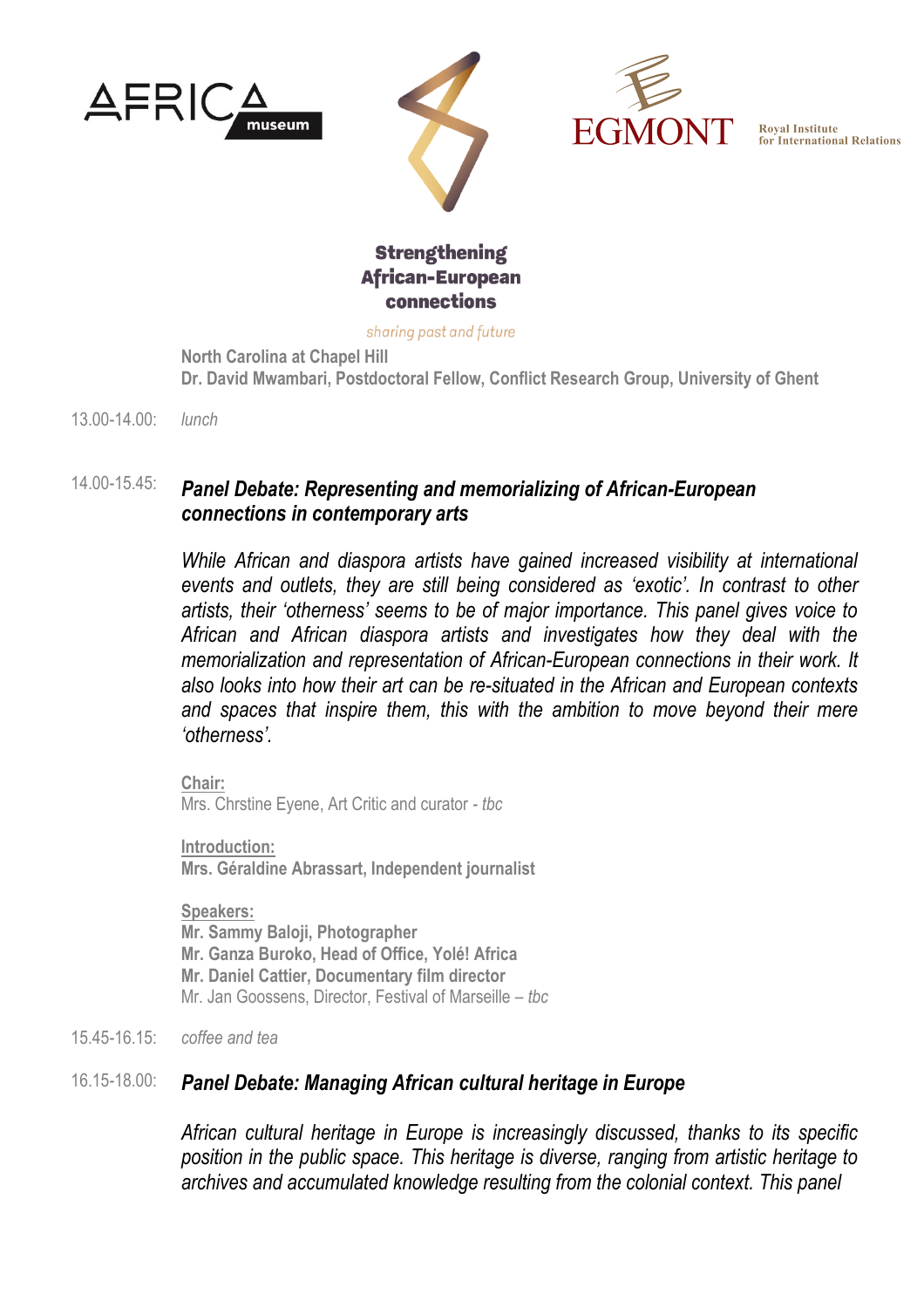





### **Strengthening African-European** connections

sharing past and future

*debate discusses how African cultural heritage located in Europe has to be treated. It discusses the existing controversies about ownership, destiny and preservation and looks into the challenges of conservation. It reflects on the modes of exchange of heritage and on collaboration efforts, and investigates the approaches to and modalities of restitution of African cultural heritage in Europe.*

**Chair:** 

**Mr. Stijn Schoonderwoerd, General Director, National Museum of World Cultures**

**Introduction: Prof. Dr. Josette Shaje Tshiluila, Professor in Art History, University of Kinshasa**

#### **Speakers:**

**Prof. Dr. Hamady Bocoum, Director, Musée des civilisations noires H.E. Ambassador Robert Masozera, Director General, Institute of National Museums of Rwanda Prof. Dr. Wayne Modest, Head, Research Centre for Material Culture, National Museum of World Cultures Dr. Jos van Beurden, Affiliated Researcher, Free University of Amsterdam** Mr. Yves-Bernard Debie, Lawyer, MATTHYS & DEBIE, Brussels *- tbc*

**19 September (Royal Library, Brussels)**

#### $9.00 - 11.00$ *Panel Debate: Connecting societies and exploring sustainable forms of (cooperative) development*

*Within the framework of the United Nations 2030 Agenda for Sustainable Development, the seventeen Sustainable Development Goals (SDGs) act as a plan of action for people, planet, and prosperity. Several goals are concerned with sustainable forms of cooperative development and connecting societies across State borders. This panel considers* connecting societies and exploring sustainable forms of (cooperative) development *in its broad sense. Perspectives on the different forms of cooperation and partnerships are viewed critically, from classic development cooperation to private investments. The objective is to formulate suggestions on how these approaches to cooperation could result in sustainable development, on how new partnership models can reinforce development cooperation and how new actors*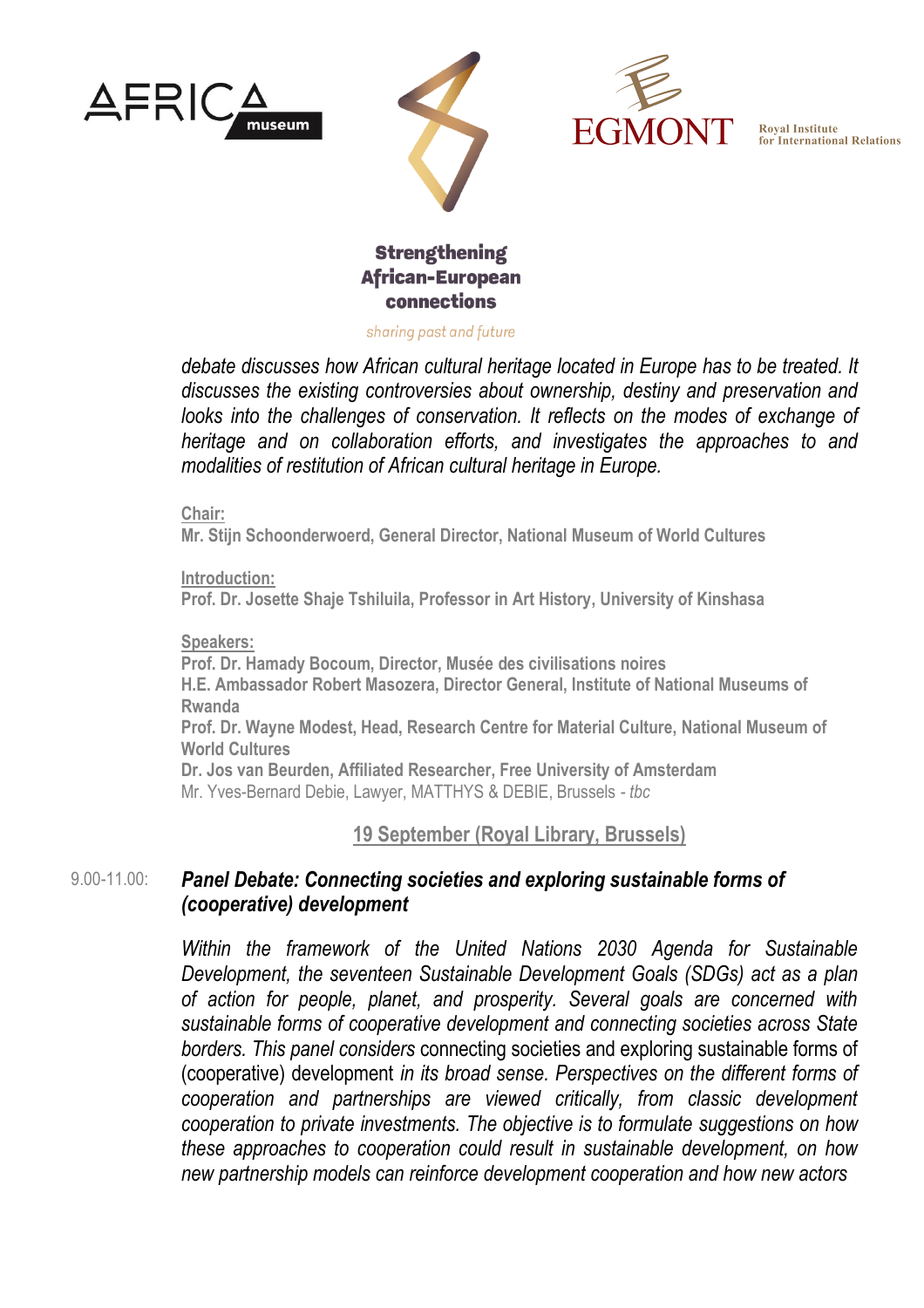





## **Strengthening African-European** connections

sharing past and future

### *can be encouraged more actively in their efforts.*

**Chair:**

Mrs. Nadia Nsayi, Policy Officer Central Africa, Pax Christi Flanders and Broederlijk Delen *- tbc*

**Introduction:**

**H.E. Mr. Alexander De Croo, Deputy Prime Minister and Minister of Development Cooperation, Digital Agenda, Telecom, and Postal Services of Belgium**

#### **Speakers:**

**Mr. Bogdan Vanden Berghe, General Director, 11.11.11.**

**Mr. Koen Doens, Deputy Director General, Directorate-General International Cooperation and Development Cooperation (DEVCO) of the European Commission**

**Prof. Dr. ir. Louise O. Fresco, President Executive Board, Wageningen University & Research Mrs. Katharina Vogeli, Senior Peace Advisor, Federal Department of Foreign Affairs of Switzerland**

**Dr. Paul-Simon Handy, Head, Conflict Prevention and Risk Analysis Division, Institute for Security Studies, Pretoria**

11.00-11.30: *coffee and tea*

### 11.30-13.15: *Panel Debate: Connecting via diasporas*

*African diaspora's provide a major contribution to European societies, yet their position and challenges have not always gained public visibility. A recent publication by the King Baudouin Foundation about African diaspora's living in Belgium, concludes that compared to other parts of society, they have higher levels of education yet are confronted with an exceptionally high unemployment rate and marginalized position in Belgian society. This panel reflects on Afro-European relations through the lens of diaspora communities. Taking stock of diasporas' position of 'in-betweenness', the panel examines their specific political, social, and cultural claims and challenges. It will also discuss the role diaspora's can play in connecting African and European societies and in fostering development. And finally, it will look into the potential and challenges of human mobility (including migration).*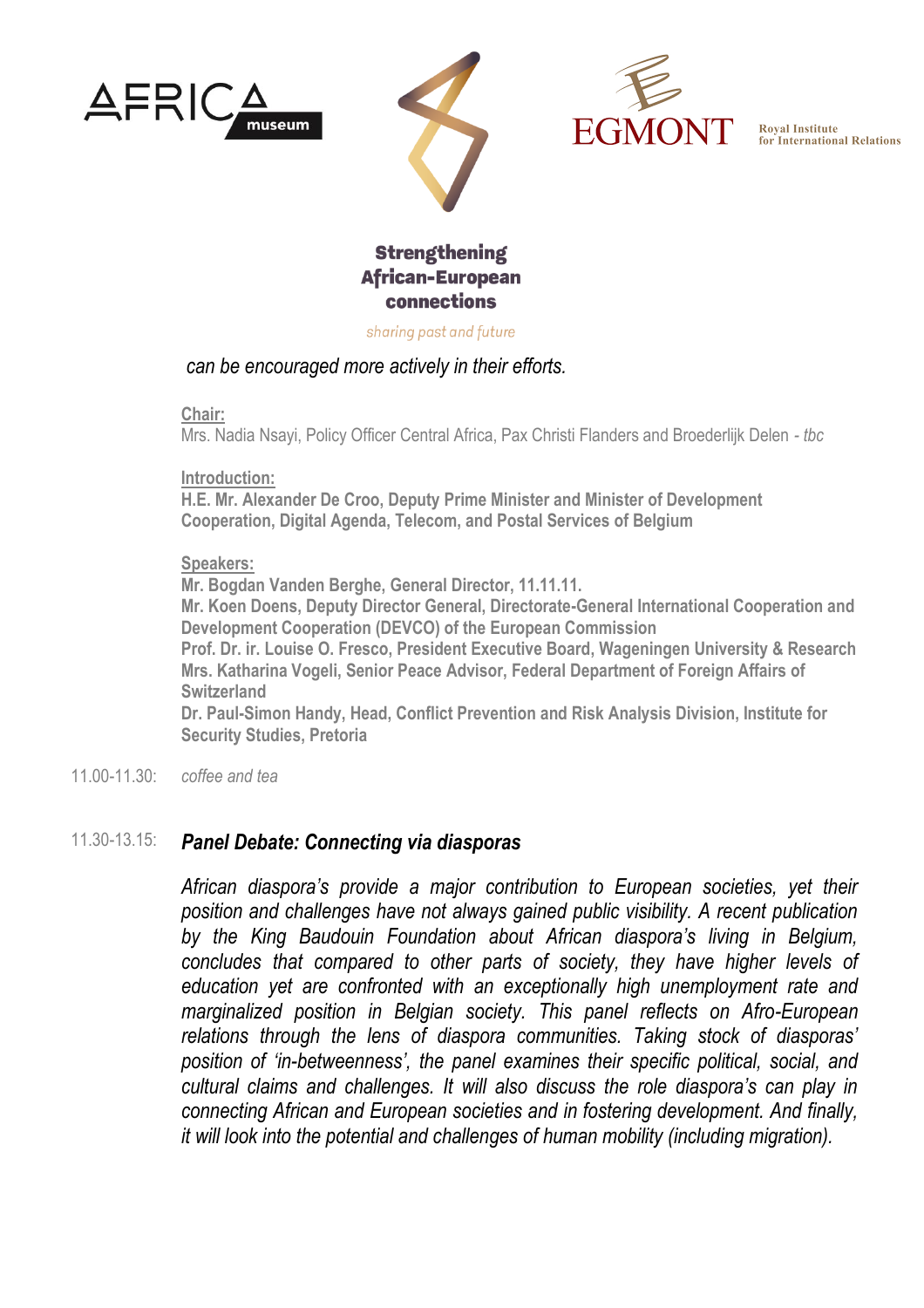







sharing past and future

**Chair:** 

**Dr. Katrien Pype, Assistant Professor in Anthropology, Catholic University of Leuven**

**Introduction:** 

**Dr. Bambi Ceuppens, Anthropologist, Department of Cultural Anthropology and History, AfricaMuseum**

#### **Speakers:**

**Prof. Dr. Bruno Schoumaker, Professor, Catholic University of Louvain (UCL) Dr. Joanne Hyppolite, Curator, Smithsonian Institution, National Museum of African American History and Culture, Washington DC Mrs. Assita Kanko, Founder, Polin political incubator Mr. Ken Ndiaye, Anthropologist and Businessman**

13.15-14.15: *Lunch*

### 14.15-16.00: *Debate: sharing the past; connecting in the future*

*How should and can African and European societies be connected, how can these connections be achieved and be strengthened, and how should the shared past be memorialized and represented based on equity, respect and solidarity? This final panel looks into options, ideas, challenges and opportunities, and questions dominant perspectives and well-established ideas on African-European connections and relations, and suggests what is needed to strengthen these connections and relations in the future.*

**Chair: Mrs. Colette Braeckman, Journalist, Le Soir**

**Introduction:**  Mrs. Véronique Clette-Gakuba, Research Fellow, METICES, Université Libre de Bruxelles *– tbc*

#### **Speakers:**

**Mr. Fred Bauma, Member, Lucha (Lutte pour le Changement) Mr. Yusuf Serunkuma Kajura, PhD Graduate Fellow, Makerere Institute of Social Research (MISR)**